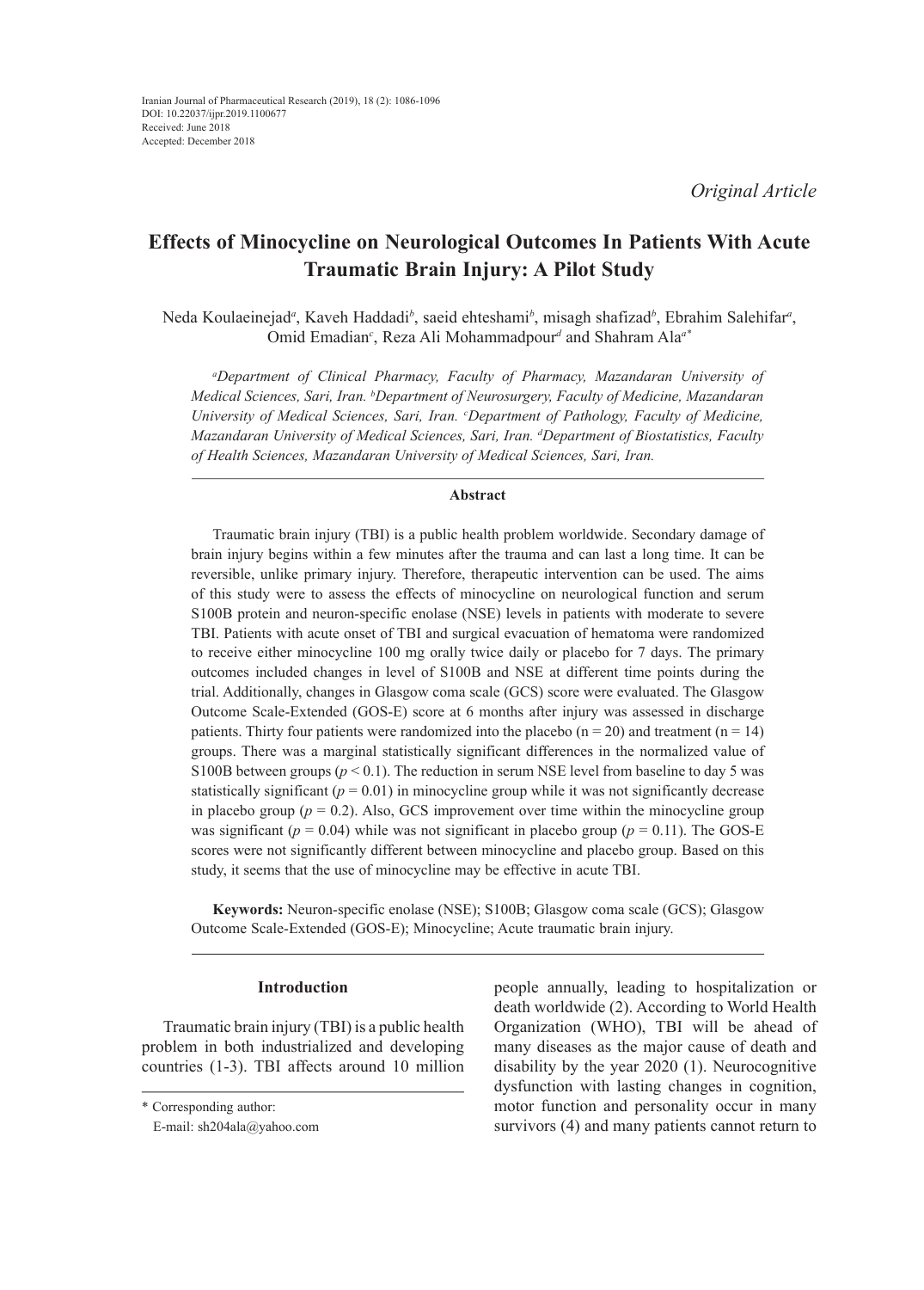work post injury (3). Hence, TBI impose large direct and indirect cost to society.

Pathophysiological changes of TBI consist of two phases. The primary injury is caused by the mechanical damage from shearing, tearing, and/or stretching of neurons, axons, glia, and blood vessels. This injury occurs at the exact moment of insult and can be diffuse, focal, or a combination of both with directs neural cell loss and necrotic cell death. In response to initial injury, the secondary injury occurs. This injury consists of excitotoxicity, oxidative stress, mitochondrial dysfunction, blood–brain barrier (BBB) disruption, and inflammation. These mechanisms cause to worsening the progressive outcome of TBI. Secondary damage begins within a few minutes after the trauma and can last for days, months, or years. It is believed that secondary injury can be reversible, unlike primary injury. Therefore, therapeutic intervention can be used (5-9).

Minocycline is a tetracycline derivative antibiotic. In addition, it has been recognized for its neuroprotective properties in the experimental and clinical studies of neurodegenerative diseases  $(10, 11)$  such as TBI  $(12-15)$ . Minocycline has a long half-life (16–18 h) and easily penetrate to the BBB because of its highly lipophilic molecule (16). Minocycline has broad anti-inflammatory properties through reducing the secretion of proinflammatory cytokines, chemokines, lipid mediators of inflammation, matrix metalloproteases (MMPs) and nitric oxide (NO) by modulating microglia cells (10). Other effects of minocycline include reducing perihemorrhagic edema, BBB dysfunction, ironmediated oxidative stress , and apoptosis (10, 17).

In the last two decades, to predict the severity or the potential outcome of head injuries, different neuromarkers, such as neuron-specific enolase (NSE) and S100B, have been studied (18-23). S100B is a calcium-binding protein, can be found predominantly in glial cells with a half-life of 30 min (19, 20, 24). NSE is a glycolytic enzyme family predominantly located in neurons and neuroectodermal cells with a half-life of approximately 24 hours (18). After TBI the level of these neurobiochemical markers increased in serum and correlated with outcome (23, 25). Given these points, we used both S100B, which is a marker of astroglial tissue, and NSE, which is a marker of neuronal tissue, for our study to provide a complete spectrum of neuroglial injury after TBI.

The aims of this study was to examine the short term effects of minocycline on neurological function and serum S100B and NSE levels in patients with TBI.

### *Methods*

This study was registered at the Iranian registry of clinical trials (IRCT) with registration number IRCT201602063014N12 (The full trial protocol could be accessed online at www.irct. ir).

Also, all the procedures in this study was approved by the medical ethics committee at Mazandaran University of Medical Sciences (ethical approval number: IR.MAZUMS. REC.95-2327) and carried out according to the declaration of Helsinki and subsequent revisions.

Because almost all participants were unconscious at the time of study entry, the informed consent was obtained from their legally authorized representative who signed the surgical consent form. If this person was not available other first-degree relatives of patient or patient's spouse was filled the informed consent form. They were informed that they could leave the trial at any time.

### *Trial Design and Setting*

We performed a prospective randomized; double-blind pilot clinical trial in patients with moderate to severe TBI which was randomized into placebo and active treatment group by simple randomization procedure using a table of random numbers. This study was undertaken between August 2016 and November 2017 at Imam Khomeini General Hospital and educational center of Mazandaran University of Medical Sciences, Sari, Iran. This hospital is a tertiarycare multispecialty referral medical center with an active trauma and neurosurgical services, covering all patients in Mazandaran province in northern Iran. To prepare a placebo capsule, we ordered the same capsule shell as the minocycline capsule to Iran Gelatin Capsule Co. and filled it by glucose powder. The study drugs were placed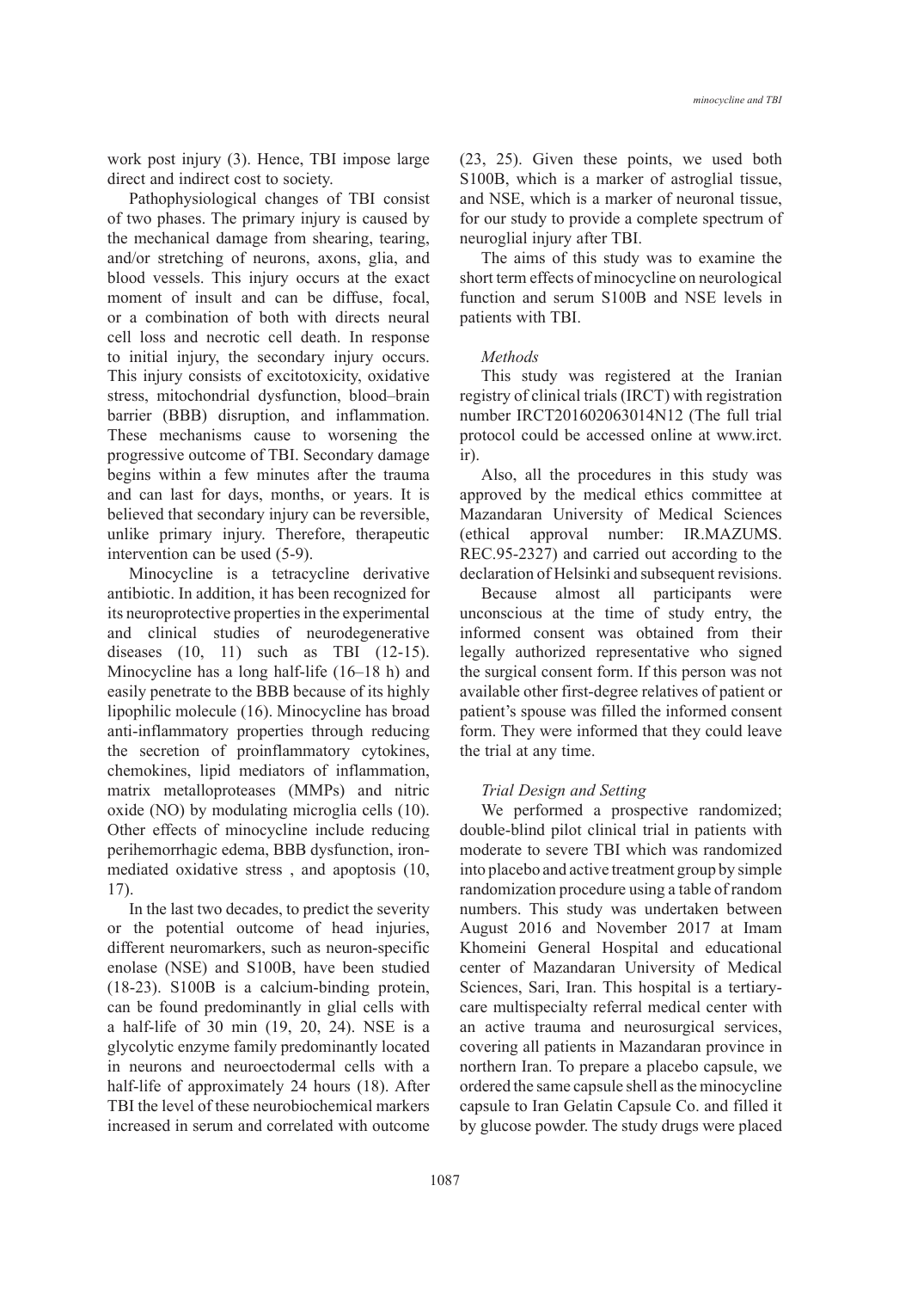in sealed, opaque, and similar drug containers and also administered to the participants. The randomization was performed by assigning the random numbers from random number tables to the treatment conditions. This procedure was carried out by a clinical pharmacist who was not involved in the subsequent trial procedure. The patients, healthcare providers and investigators were all blinded to the randomization. One investigator assessed inclusion and exclusion criteria and provided the minocycline or placebo to the nursing staff. Unmasking occurred after termination of the trial procedures and the person who analyzes the study data was not blinded.

### *Patients*

Patients who met the following criteria were included in the study: Hospital admission in the first 24 h of injury, 18 to 90 years of age and both sexes with moderate to severe traumatic brain injury (GCS score  $\leq$  12) who has surgical evacuation of hematoma within 12 h after admission.

The exclusion criteria were hypersensitivity to tetracycline or minocycline medicine, Pregnant and breast feeding women, history of systemic lupus erythematosus (SLE), history of receiving chronic steroid treatment and isotretinoin, Pre-existing hepatic (AST, ALT greater than 3 times the upper limit of normal) or renal failure (BUN/ Creatinine 20:1; creatinine  $> 2$ mg/dL), Significant leucopoenia (white blood cell count less than 0.5 times the lower limit of normal), Thrombocytopenia (platelets < 75,000/ mm<sup>3</sup>), incidence of pseudomembranous colitis and Patients who expired 48 hours after injury.

Patients who were admitted to the emergency room were managed according to an institutional protocol based on the Brain Trauma Foundation Guidelines (26) such as adequate oxygenation, BP support, vital sign, and temperature monitoring. Emergency surgical treatment was based upon neurologic status and findings on head computed tomography (CT) criteria. Once patients were stable and inclusion criteria were met, they were randomized to receive either oral capsules of minocycline (Ranbaxy Pharmaceuticals Inc. USA) or placebo in addition to the standard treatment.

The minocycline dose was 100 mg, twice

daily, either orally or through a nasogastric tube for 7 days.

The first dose was begun within 24 hof admission. The powder of capsule was dispersed and dissolved in a plate by approximately 5 mL of water and the contents were drawn up to the syringe and immediately administered via nasogastric tube. The plate and syringe were rinsed with a plenty of water and the flush contents were also emptied into nasogastric tube.

### *Outcomes and data collection*

The characteristics (Age, Sex, mechanism of injury, severity of TBI) and vital signs of patients were assessed at baseline. Laboratory values and physiological variables (blood pressure, heart rate, respiratory rate, temperature, creatinine, and electrolytes) were also documented during the study period. The Acute Physiologic and Chronic Health Evaluation (APACHE II) score were assessed in all patients at baseline (27). Patients were evaluated for the severity of trauma by injury severity scoring (ISS) at the beginning of the study. The range of ISS is 0 to 75 point based on worst injury of six body systems (28). Additionally, the severity of brain injury was assessed using the Rotterdam CT score based on the admission of CT scan by a neurosurgeon that was blinded to the treatment assignment. It includes degree of basal cistern compression, midline shift, epidural hematomas, and intraventricular and/or subarachnoid blood. Completely normal appearing scan has a Rotterdam score of 1 and the worse possible score is 6 (29).

The primary outcomes were the changes in levels of S100B and NSE. In order to measure these neurobiochemical markers, the blood samples were collected from day 1 to day 5. The samples were centrifuged in the central hospital laboratory and the serums were extracted and placed in the freezer at -70 °C until analysis. S100B was assessed on days 1 (before intervention), 2, 3, and 4 (after intervention) while NSE was assessed on day 1 (before intervention) and 5 (after intervention). These variables were measured by a commercially available enzyme-linked immunoabsorbent assay (ELISA) kit (DiaMetra, Milano, Italy),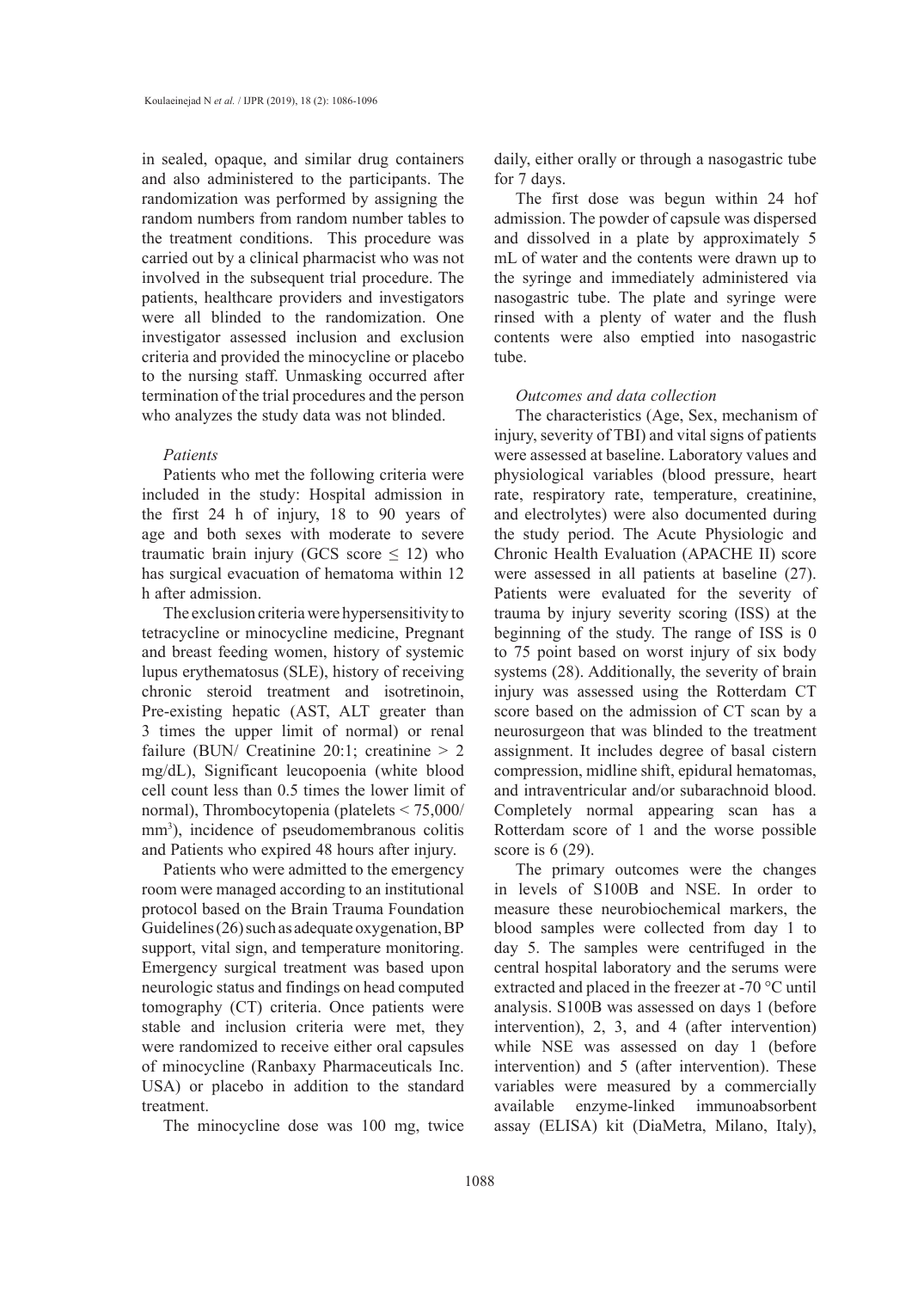

Figure 1. Diagram of participants (according to the guidelines of CONSORT 2010).

according to the manufacturer′s instructions (30). In addition, the changes in Glasgow Coma Scale (GCS) score were evaluated during 5 days study. GCS values were determined and recorded by neurosurgery service on morning rounds. The secondary outcomes were Length of hospital and ICU stay. Also, we used the Glasgow Outcome Scale-Extended (GOS-E) score for evaluating the recovery level of patients (31). One investigator interviewed with family member of the discharged patients at 6 months after the injury.

# *Statistical analysis*

All data analysis was performed using Statistical Package for Social Sciences (SPSS) software version 21 (SPSS Inc., Chicago, IL). For qualitative and quantitative variables, we used Frequency (percent) and mean (Standard Deviation), respectively. In addition, we presented non-normal variables with median (IQR: inter-quartile range).

The normality of variables was tested by

the Kolmogorov-Smirnov one-sample test. Comparisons between the two study groups at baseline were performed using chi-square or Fishers exact test for categorical data and the Independent samples t-test or Mann-Whitney U test for continuous data. General linear models (GLM) of normalized values of S100B between two groups were compared by repeated measurement ANOVA test. Time of evaluation was considered as the within-subject factor, and type of intervention (minocyclne or placebo) as the between-subject factor. The group time (interaction term) was considered as group differences (between minocycline and placebo groups) in their response over time. We tested Mauchley's sphericity test for compound symmetry assumption. Wilcoxon signed rank test and Friedman's test were used for analysis of NSE and GCS data, respectively. A *p* value of 0.05 or less was considered statistically significant, and a *p* value of less than 0.1 was considered marginally statistically significant.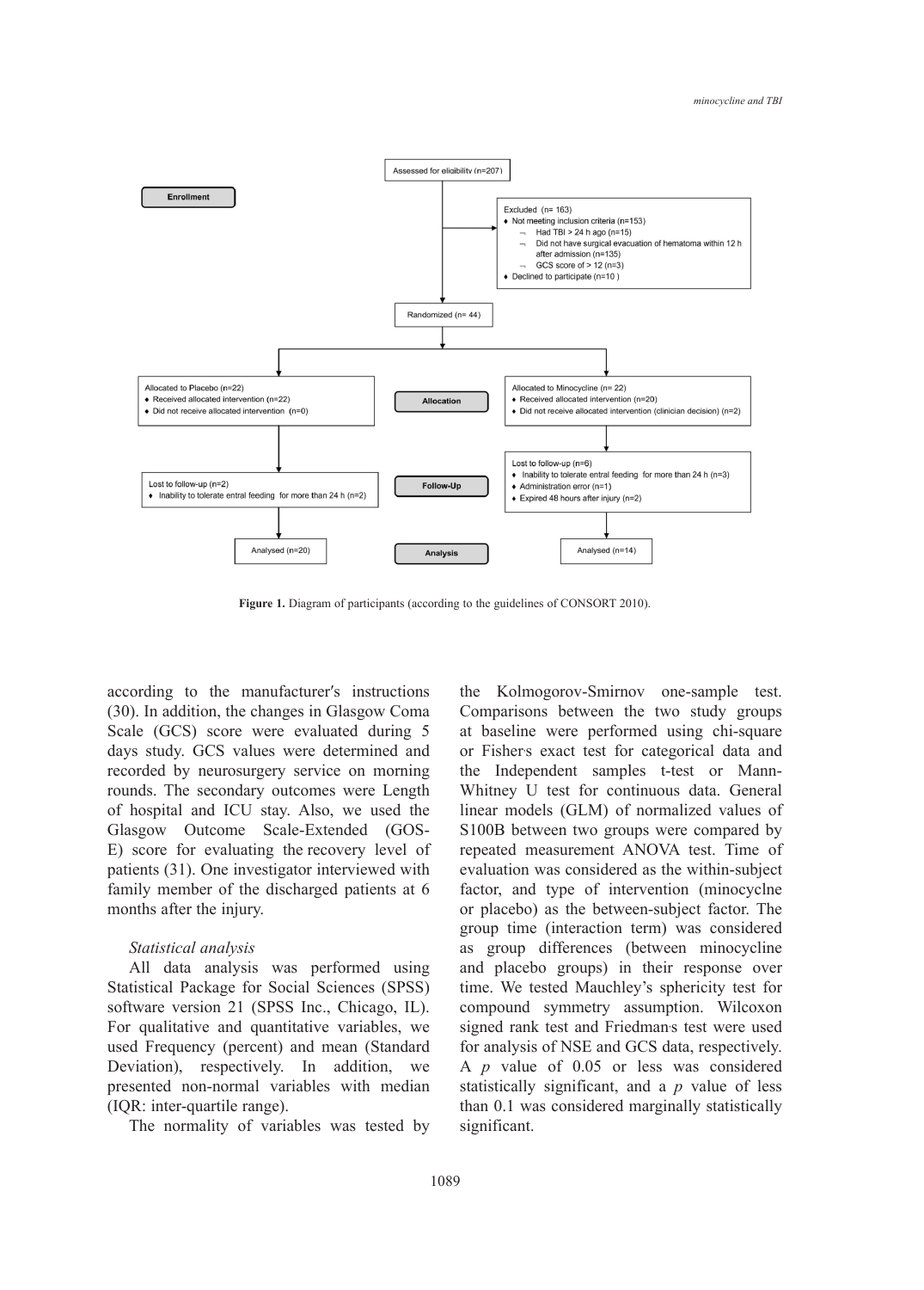| Variable                     | All patients<br>Minocycline |                   | Placebo           | P-value          |
|------------------------------|-----------------------------|-------------------|-------------------|------------------|
| Number of patients           | 34                          | 14                | 20                |                  |
| Sex, $n$ (% male)            | 30(88.2)                    | 12(35.3)          | 18(52.9)          | $0.70*$          |
| Age, y (range)               | $42.50 \pm 15.78$ (18-73)   | $42.71 \pm 16.22$ | $42.35 \pm 15.89$ | $0.95 \dagger$   |
| ISS (range)                  | $20.70 \pm 8.28$ (4-42)     | $20.07 \pm 7.86$  | $21.15 \pm 8.73$  | $0.82 \pm$       |
| Mechanism of injury, $n$ (%) |                             |                   |                   | $0.35*$          |
| <b>MVA</b>                   | 28 (82.35)                  | 10(71.42)         | 18(90.00)         |                  |
| ${\rm FD}$                   | 6(17.64)                    | 4(28.57)          | 2(10.00)          |                  |
| GCS at hospital entry        | $7.64 \pm 2.95$             | $8.21 \pm 2.93$   | $7.25 \pm 2.97$   | $0.29$ $\dagger$ |
| Severity of TBI, n (%)       |                             |                   |                   | $0.20*$          |
| moderate                     | 11(32.35)                   | 6(42.85)          | 5(25.00)          |                  |
| severe                       | 23 (67.64)                  | 8(57.14)          | 15(75.00)         |                  |
| Rotterdam CT Score, n (%)    |                             |                   |                   | $0.75*$          |
| 2                            | 6(17.64)                    | 2(14.28)          | 4(20.00)          |                  |
| 3                            | 6(17.64)                    | 2(14.28)          | 4(20.00)          |                  |
| 4                            | 13(38.23)                   | 7(50.00)          | 6(30.00)          |                  |
| 5                            | 9(26.47)                    | 3(21.42)          | 6(30.00)          |                  |
| APACHE II (range)            | $18.38 \pm 3.86$ (8-29)     | $17.50 \pm 3.71$  | $19.00 \pm 3.94$  | $0.55 \ddagger$  |
| MAP(mmHg)                    | $89.40 \pm 11.69$           | $88.26 \pm 11.32$ | $90.21 \pm 12.16$ | $0.64 \dagger$   |
| $T (^{\circ}C)$              | $37.47 \pm 0.50$            | $37.62 \pm 0.50$  | $37.35 \pm 0.48$  | $0.14 \dagger$   |
| HR (beats/min)               | $95.72 \pm 15.55$           | $95.85 \pm 16.97$ | $95.63 \pm 14.88$ | $0.96 \dagger$   |
| RR (breaths/min)             | $15.84 \pm 2.62$            | $15.50 \pm 2.21$  | $16.10 \pm 2.92$  | $0.52 \dagger$   |

Data are reported as mean  $\pm$  SD or as number (percentages). P values were obtained by  $*$  chi-square test or Fisher's exact test as appropriate, † Independent sampled t test, ‡ Mann-Whitney U test with significance set at *p* < .05.

ISS, Injury Severity Score; MVA, motor vehicle accident; FD, falling down; GCS, Glasgow Coma Scale; APACHE II, Acute Physiologic and Chronic Health Evaluation; MAP, Mean arterial pressure; T, Temperature; HR, Heart rate; RR, Respiratory rate.

# **Results**

# *Study Participants*

Of 207 patients who were screened for eligibility, 163 patients were excluded and 44 were enrolled. From 44 patients (22 in each study arm) who were randomized in the two groups, 8 and 2 patients were lost during allocation and follow up in the case and control groups, respectively. Finally, the data analysis was performed on 34 patients, who completed the study (Figure 1).

Baseline demographic and clinical characteristics of minocycline and placebo groups were similar (Table 1). Also, laboratory values and physiological variables did not differ significantly between the two groups at baseline and during the study period.

# *Serum biomarkers levels*

The mean of normalized value of serum S100B levels at baseline were 3.50±0.98 and 4.26±1.18 in the minocycline and placebo groups, respectively which were not statistically significant ( $p = 0.24$ ). As shown in Table 2, there were statistically significant differences in time effect ( $p < 0.01$ ).

There was a marginal statistically significant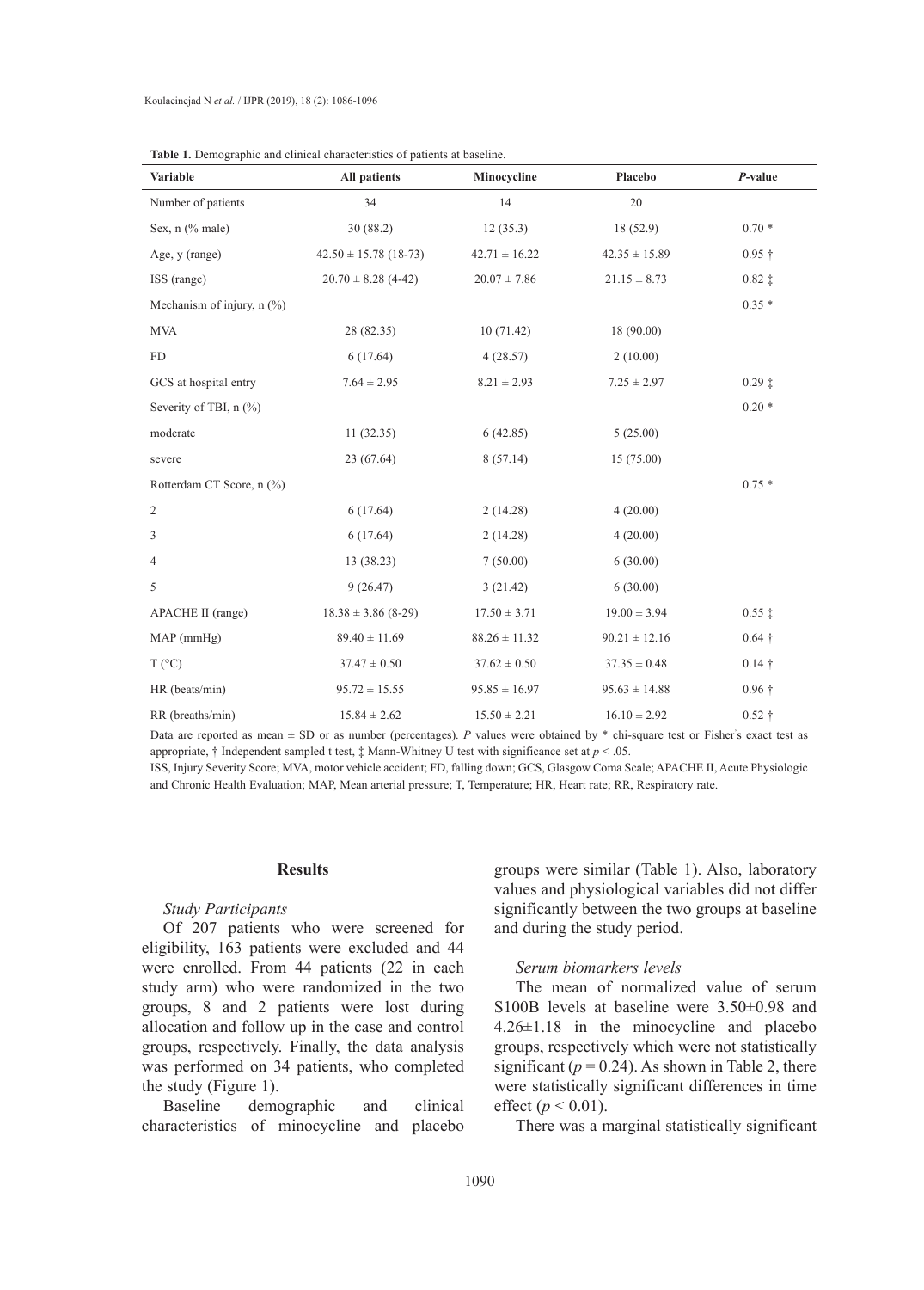**Table 2.** Normalized value of S100B on different days in both groups.

| Variable                                | Group       | Time            |                 |                 | <b>F</b> Statistic |        |       |            |
|-----------------------------------------|-------------|-----------------|-----------------|-----------------|--------------------|--------|-------|------------|
|                                         |             | Day 1           | Day 2           | Day 3           | Day 4              | Time   | Group | Time*Group |
| Normalized value of<br>$$100B+$ (pg/ml) | Minocycline | $3.50 \pm 0.98$ | $2.80 \pm 1.50$ | $2.65 \pm 1.77$ | $2.46 \pm 2.23$    | 13.111 | 2.918 | 0.19       |
|                                         | Placebo     | $4.26 \pm 1.18$ | $4.00 \pm 1.43$ | $3.83 \pm 1.84$ | $2.92 \pm 2.28$    |        |       |            |

 $\cdot$  Interaction between time and group. † Normalized value of S100B is Mean  $\pm$  SD.  $\ddagger$  Significance level less than 0.01. § Significance level less than 0.1

differences in the normalized value of S100B between groups  $(p \le 0.1)$ . There was no interaction effect in the intervention group by placebo group ( $p > 0.05$ ).

The value of serum NSE level were not statistically significant at baseline  $(p = 0.84)$ . As shown in Table 3, the reduction in serum NSE level from baseline to day 5 was statistically significant  $(p = 0.01)$  in minocycline group while it was not significantly decreased in placebo group ( $p = 0.2$ ).

# *Changes in GCS*

GCS values did not significantly differ between minocycline and placebo group at baseline  $(p = 0.52)$ . As mentioned above we used Friedman's test for compare GCS changes within the two study groups. GCS improvement over time within the minocycline group was significant ( $p = 0.04$ ) while was not in placebo group  $(p = 0.11)$ . GCS scores changes in minocycline and placebo group during 5 study days were shown in Figure 2. Additionally, there was a large correlation between reduction of NSE and the rise in GCS in all patients (r=  $-0.52, p = 0.006$ .

### *Patient survival outcomes*

Of 34 patients, 23 cases were discharge and we performed GOS-E test at 6 months after the injury as secondary outcome. According to the results presented in Table 4, there were no statistically significant differences between minocycline and placebo group except for length of hospital stay where this difference was marginal statistically significant  $(p = 0.07)$ . Hospital stay of patients in minocycline group was fewer days  $(14.35 \pm 8.64)$  rather than placebo group  $(22.55 \pm 16.36)$ .

### **Discussion**

Todays, TBI is a common devastating disease in young and the elderly people (32). Over the last decade several novel therapies used in animal models and human pilot studies for the treatment and prevention of secondary brain injury after TBI (33). The pathophysiological cascade following TBI included Glutamate release, intracellular calcium elevation, inflammatory response, apoptosis and etc. The investigators focus on these mechanisms because the treatment of the first insult injury is impossible (34).

Minocycline is an FDA approved, second-generation tetracyclins antibiotic that demonstrates anti-inflammatory and neuroprotective effects in various experimental models of neurological disorders such as cerebral ischemia (35), Intracerebral hemorrhage (ICH)

**Table 3.** Original value of NSE on day 1 and 5 in both groups.

| Variable                                                            | Group                                                                               | Time                                    | P value             |               |
|---------------------------------------------------------------------|-------------------------------------------------------------------------------------|-----------------------------------------|---------------------|---------------|
|                                                                     |                                                                                     | Day 1                                   | Day 5               |               |
| Original value of $NSE^*$ (ng/ml)                                   | Minocycline                                                                         | 34.55 (20.93-42.14)                     | 16.99 (12.96-35.37) | $0.01\dagger$ |
|                                                                     | Placebo                                                                             | 39.83 (31.91-67.46)                     | 24.42 (13.47-66.60) | 0.20          |
| $\sim$ $\sim$ $\sim$ $\sim$<br>0.320001<br>$\mathbf{r}$<br>$\cdots$ | $\cdot$ $\sim$<br>$(\mathbf{v} \wedge \mathbf{v})$ $(\mathbf{v} \wedge \mathbf{v})$ | $\cdot$ $\cdot$<br>$\sim$ $\sim$ $\sim$ |                     |               |

\* Original value of NSE is Median (IQR). † Significance level less than 0.05.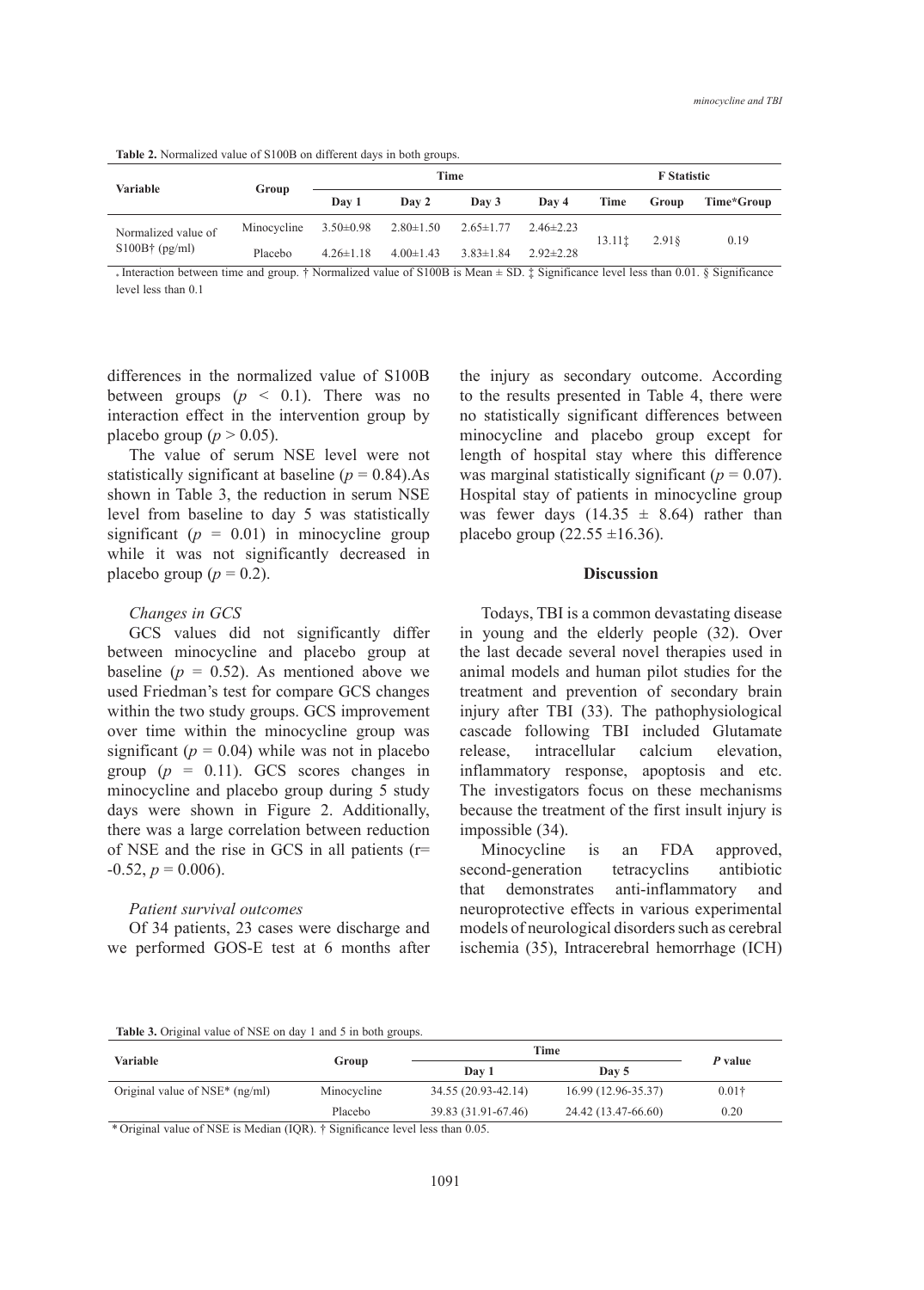

**Figure 2.** Glasgow Coma Scale (GCS) in minocycline and placebo groups. **Figure 2.** Glasgow Coma Scale (GCS) in minocycline and placebo groups.

(36), amyotrophic lateral sclerosis (ALS) (37), Parkinson's disease (38), Huntington′s disease (39), multiple sclerosis (MS) (40), Alzheimer's disease (41), spinal cord injury (42), and TBI (12).

Because of the lacking data in human traumatic patients, the present study was performed to investigate whether adjunctive therapy with minocycline might have beneficial effect on clinical outcome and neuroinflammation after acute TBI. In the present study, we used the Rotterdam CT score and injury severity scoring to classify patients at baseline. Fortunately, the patients did not differ in this regard and it was the strength of our work.

The major finding of our study was the significantly greater reduction in NSE levels in the minocycline group compared with the placebo group. The original values of S100B were not normally distributed. So, the log transformation method was used to obtain the normalized values. We observed marginal statistically significant reduction in concentrations of S100B levels in minocycline group during three consecutive days (day 1, 2 and 3) after TBI. Although this reduction was not significant in term of statics but clinically it was important because positive results were seen in some patients. Also, the reduction in S100B levels was significant by the time, in both study groups.

Our results were Consistent with previous findings. In 2012, Kovesdi et al. shown that Acute minocycline treatment in 4 consecutive days resulted a significant reduction in serum

levels of all neuronal and damage markers like NSE, NF-H, Tau, S100B except for Glial after the injury as secondary outcome. According to the results presented in Table  $(MS)$  (40), Alzheimer's fibrillary acidic protein (GFAP) in a rat model of mild blast traumatic brain injury. Similarly, minocycline treatment normalized the elevated tissue levels of these markers with the exception figuram in minimum and the statistical statistical statistical statistical statistical statistical statistical statistical statistical statistical statistical statistical statistical statistical statistical statistical sta djunctive therapy with more specific for the astroglial cells of the CNS. But it may be a serious source of error because it is also found in non nervous cells such as adipocytes, chondrocytes, and melanoma cells. On the other hand, it is affected by the age and gender of the patient. Additionally, the levels of S100B rise immediately after TBI, so it is a reliable marker of severity of primary injury. In contrast, the serum level of NSE is a maker of neuronal integrity and indicates secondary brain damage (20).

> The result of our study showed that the GOS-E scores did not significantly differ between two groups. Biomarkers are sensitive early measure of outcome compared with neurological outcome scales. So, because of inadequate numbers of patients, the use of NSE and S100B could be more powerful tools to detect outcome differences than GOS-E.

> Our study provides further evidence for the neuroprotective effects of minocycline. Several animal studies have been shown that mincocycline is effective in TBI induced neuronal damage (12, 43-46). In models of acute TBI, minocycline reduced microglial activation (44, 45), perihematomal edema (14, 47), Neurological deficits, and brain atrophy (48).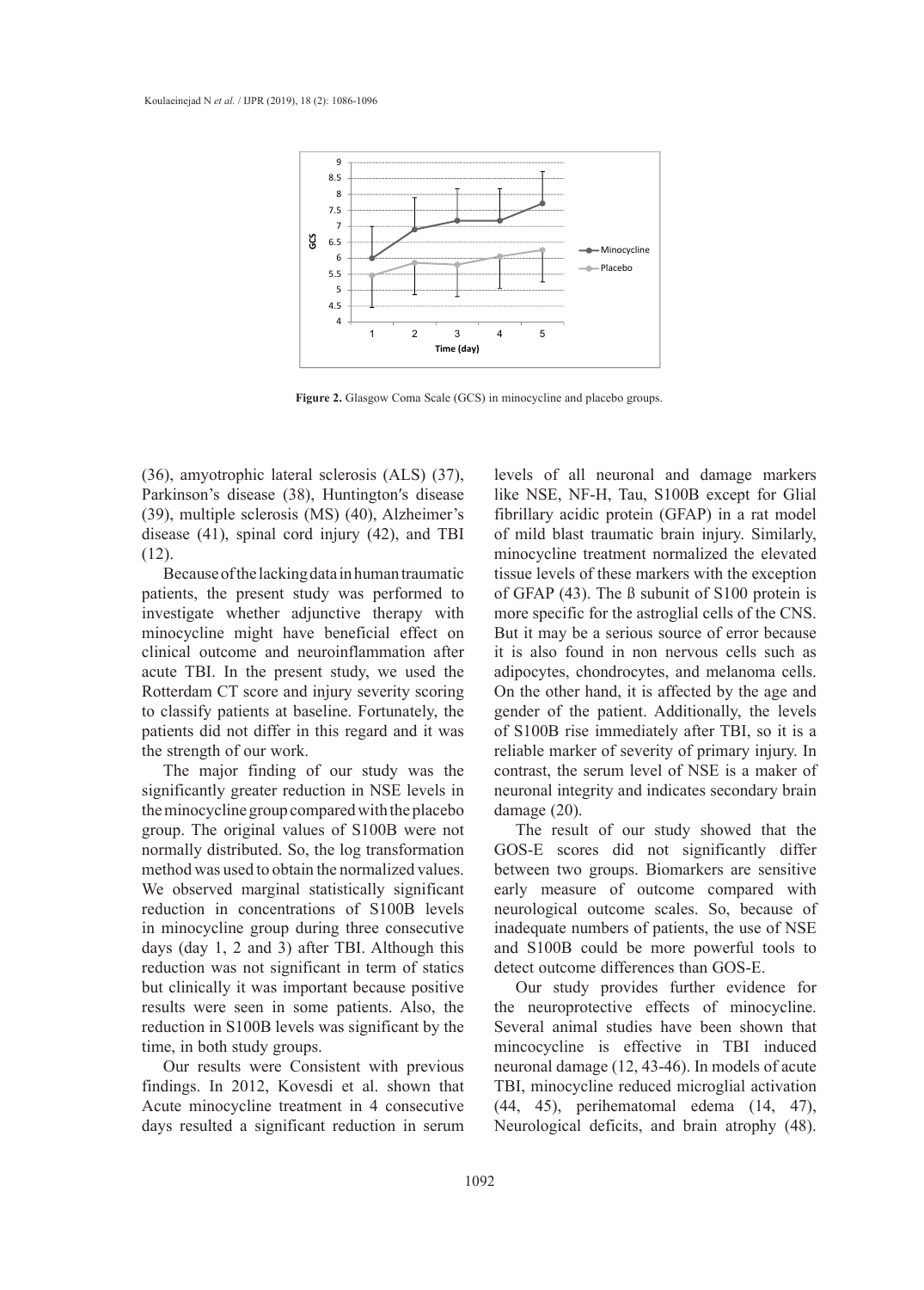| <b>Secondary outcomes</b>  | All               | Minocycline      | <b>Placebo</b>    | P Value         |
|----------------------------|-------------------|------------------|-------------------|-----------------|
| $GOS-E$                    | $2.00 \pm 4.30$   | $2.04 \pm 5.00$  | $1.82 \pm 3.66$   | $*0.21$         |
| Length of hospital stay, d | $14.15 \pm 19.17$ | $8.64 \pm 14.35$ | $\pm 16.36$ 22.55 | $\pm 0.07$      |
| Length of ICU stay, d      | $14.01 \pm 16.00$ | $8.65 \pm 11.78$ | $16.35 \pm 18.95$ | $\ddagger$ 0.15 |
| Discharge/Expired ratio    | 23/11             | 11/3             | 12/8              | $\ddagger 0.44$ |

**Table 4.** Survival outcomes in the two study groups.

Results are reported as mean ± SD. *P* values were obtained by \* Mann-Whitney U test, † Independent sampled t test, ‡ chi-square test with significance set at  $p < .05$ .

Currently, only two clinical trials have evaluated the effects of minocycline in TBI patients. Both of these studies investigated the effects of minocycline on chronic phase of TBI and carried out by Scott and colleagues. In 2016, they showed minocycline reduced microglial activation (49). But it is unclear whether the chronic microglial activation by TBI is harmful or beneficial. In 2018, Scott and colleagues suggested that microglial activation has a reparative effect in the chronic phase of TBI. They showed minocycline reduced microglial activation but increased axonal injury and neurodegeneration (50).

However, minocycline treatment in clinical trials of other neurological conditions has shown varying results. Stroke trials showed improved neurological outcomes following minocycline in the acute phase (51-53). Also a clinical trial in spinal cord injury has shown positive results (54). But minocycline showed mixed and negative results in some neurodegenerative diseases trials (55-58).

On the other hand, there is a Concern about the administration of minocycline in TBI. Minocycline could induce benign intracranial hypertension in several case reports. This rare adverse effect may manifest from two weeks to 18 months after commencing the medication (59). Although in this pilot study, our patients received minocycline therapy for 7 days, but this issue is important to consider in future larger clinical trials.

To the best of our knowledge, our study is the first randomized clinical trial which evaluated the effects of minocycline on Brain specific Serum Biomarkers in acute phase of TBI. Nevertheless, there are some limitations to our study. First, due to small sample size, the results of secondary outcomes are underpowered. However, the power of primary outcome, S100B results was acceptable and demonstrating efficacy for a larger trial. Second, we used the oral formulation of minocycline, just available in our country. Two patients did not receive allocated intervention because the surgical service did not allow administering the oral capsule. The oral availability of minocycline is under the influence of various factors but the injectable form of minocycline can produce more confident therapeutic serum concentration and it may be suitable for the studies on acute phases of TBI that the patients may be NPO. Finally, the basic form of GOS-E questionnaire was used in this study. The intermediate or advanced form, containing the compared functional outcomes of the patients at 3, 6, and 12 months, may be more accurate for long term assessment.

We conclude as a result of this pilot study that minocycline treatment was associated with improvement in neurological outcomes of acute TBI compared with placebo, warranting further clinical trials.

# **Acknowledgement**

This study was funded by a grant from the vice chancellor for research at Mazandaran University of Medical Sciences and was carried out as a dissertation project of Dr. Neda Koulaeinejad for clinical pharmacy residency. We thank Dr. Abbas Alipour for statistical consultation. We would like to thank Ms Alipour, Mr Mirzaeian, the staff of medical laboratory and particularly the staff of ICU wards of Imam Khomeini Hospital of Mazandaran University of Medical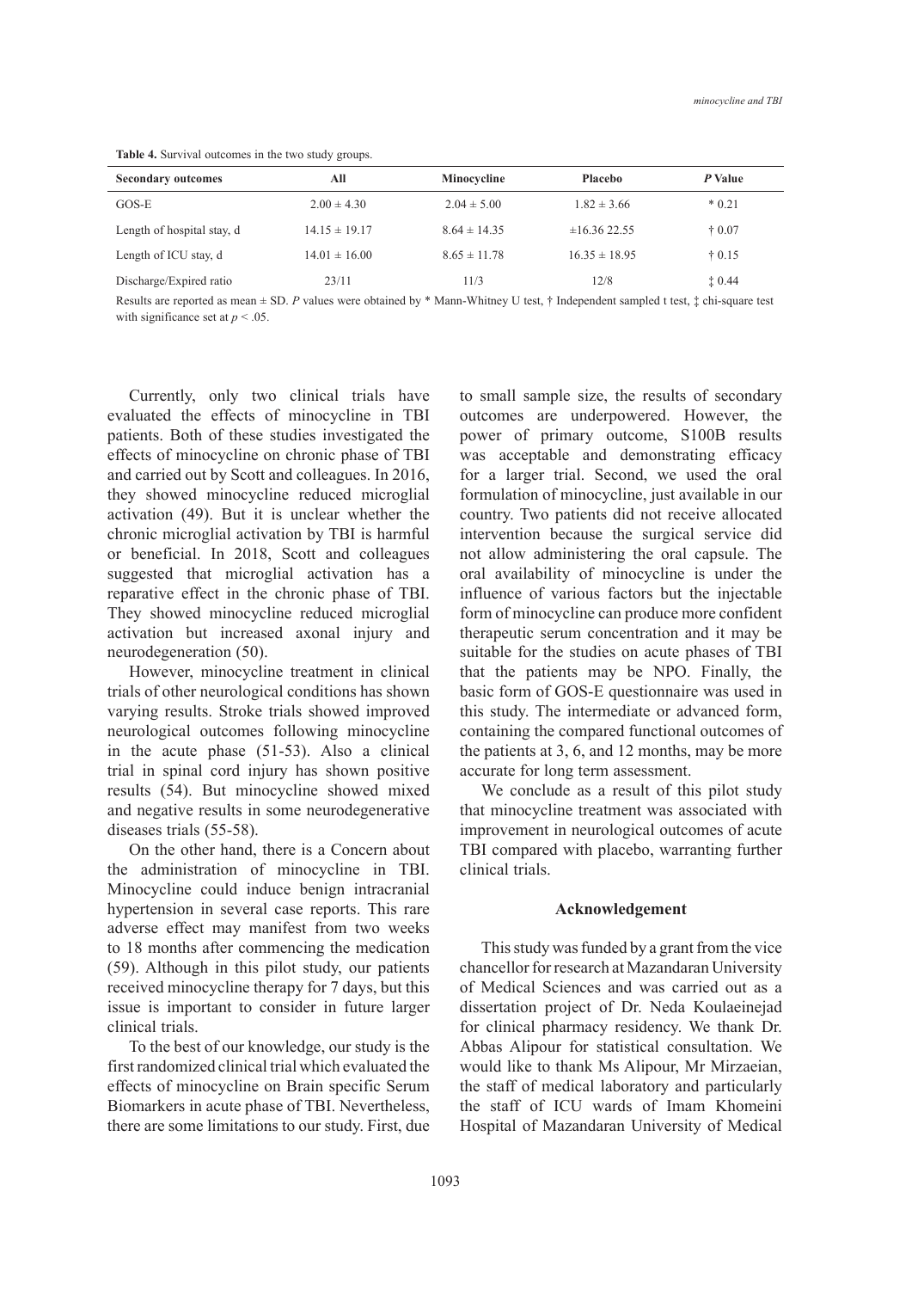Sciences for their contribution in conducting the trial.

#### **References**

- (1) Hyder AA, Wunderlich CA, Puvanachandra P, Gururaj G and Kobusingye OC. The impact of traumatic brain injuries: a global perspective*. Neuro Rehabilitation*. (2007) 22: 341-53.
- McPherson K, Fadyl J, Theadom A, Channon A, (2) Levack W, Starkey N, Wilkinson-Meyers L, Kayes N and Group TER. Living life after traumatic brain injury: phase 1 of a longitudinal qualitative study*. J. Head Trauma Rehabil.* (2018) 33: E44-E52.
- (3) Odgaard L, Johnsen SP, Pedersen AR and Nielsen JF. Return to work after severe traumatic brain injury: a nationwide follow-up study*. J. Head Trauma Rehabil.* (2017) 32: E57-E64.
- (4) Comper P, Bisschop S, Carnide N and Tricco A. A systematic review of treatments for mild traumatic brain injury*. Brain Inj*. (2005) 19: 863-80.
- Lozano D, Gonzales-Portillo GS, Acosta S, de la (5) Pena I, Tajiri N, Kaneko Y and Borlongan CV. Neuroinflammatory responses to traumatic brain injury: etiology, clinical consequences, and therapeutic opportunities*. Neuropsychiatr Dis. Treat*. (2015) 11: 97.
- Pearn ML, Niesman IR, Egawa J, Sawada A, (6) Almenar-Queralt A, Shah SB, Duckworth JL and Head BP. Pathophysiology associated with traumatic brain injury: current treatments and potential novel therapeutics*. Cell. Mol. Neurobiol*. (2017) 37: 571-85.
- Abdul-Muneer P, Chandra N and Haorah J. Interactions (7) of oxidative stress and neurovascular inflammation in the pathogenesis of traumatic brain injury*. Mol. Neurobiol*. (2015) 51: 966-79.
- (8) Corps KN, Roth TL and McGavern DB. Inflammation and neuroprotection in traumatic brain injury*. JAMA Neurol*. (2015) 72: 355-62.
- (9) Corrigan F, Mander KA, Leonard AV and Vink R. Neurogenic inflammation after traumatic brain injury and its potentiation of classical inflammation*. J. Neuroinflammation* (2016) 13: 264.
- $(10)$  Kim H-S and Suh Y-H. Minocycline and neurodegenerative diseases*. Behav. Brain Res*. (2009) 196: 168-79.
- Fagan SC, Waller JL, Nichols FT, Edwards DJ, (11) Pettigrew LC, Clark WM, Hall CE, Switzer JA, Ergul A and Hess DC. Minocycline to improve neurologic outcome in stroke (MINOS): a dose-finding study*. Stroke* (2010) 41: 2283-7.
- (12) Sanchez Mejia RO, Ona VO, Li M and Friedlander RM. Minocycline reduces traumatic brain injurymediated caspase-1 activation, tissue damage, and neurological dysfunction*. Neurosurgery* (2001) 48: 1393-401.
- (13) Maegele M. Tetracyclines in traumatic brain injury and sepsis: same, same, but different! *Crit. Care Med*.

(2014) 42: 1965-6.

- (14) Homsi S, Federico F, Croci N, Palmier B, Plotkine M, Marchand-Leroux C and Jafarian-Tehrani M. Minocycline effects on cerebral edema: relations with inflammatory and oxidative stress markers following traumatic brain injury in mice*. Brain Res*. (2009) 1291: 122-32.
- $(15)$  Guo Z-d, Wu H-t, Sun X-c, Zhang X-d, and Zhang JH. *Protection of minocycline on early brain injury after subarachnoid hemorrhage in rats*, in *Early Brain Injury or Cerebral Vasospasm*. (2011) Springer. p. 71-4.
- (16) Diaz-Arrastia R, Kochanek PM, Bergold P, Kenney K, Marx CE, Grimes CJB, Loh LY, Adam LGE, Oskvig D and Curley KC. Pharmacotherapy of traumatic brain injury: state of the science and the road forward: report of the Department of Defense Neurotrauma Pharmacology Workgroup*. J. Neurotrauma*. (2014) 31: 135-58.
- (17) Babadjouni RM, Radwanski RE, Walcott BP, Patel A, Durazo R, Hodis DM, Emanuel BA and Mack WJ. Neuroprotective strategies following intraparenchymal hemorrhage*. J. Neurointerv. Surg*. (2017) neurintsurg-2017-013197.
- El-Maraghi S, Yehia H, Hossam H, Yehia A and (18) Mowafy H. The prognostic value of neuron specific enolase in head injury*. Egypt J. Anaesth*. (2013) 1: 25-32.
- (19) Korfias S, Stranjalis G, Boviatsis E, Psachoulia C, Jullien G, Gregson B, Mendelow AD and Sakas DE. Serum S-100B protein monitoring in patients with severe traumatic brain injury*. Intensive Care Med*. (2007) 33: 255-60.
- (20) Mehta SS. Biochemical serum markers in head injury: an emphasis on clinical utility*. Clin. Neurosurg*. (2010) 57: 134-40.
- (21) Herrmann M, Curio N, Jost S, Wunderlich MT, Synowitz H and Wallesch C-W. Protein S-100B and neuron specific enolase as early neurobiochemical markers of the severity of traumatic brain injury*. Restor. Neurol. Neurosci.* (1999) 14: 109-14.
- (22) Kövesdi E, Lückl J, Bukovics P, Farkas O, Pál J, Czeiter E, Szellár D, Dóczi T, Komoly S and Büki A. Update on protein biomarkers in traumatic brain injury with emphasis on clinical use in adults and pediatrics*. Acta Neurochir*. (2010) 152: 1-17.
- (23) Böhmer AE, Oses JP, Schmidt AP, Perón CS, Krebs CL, Oppitz PP, D′avila TT, Souza DO, Portela LV and Stefani MA. Neuron-specific enolase, S100B, and glial fibrillary acidic protein levels as outcome predictors in patients with severe traumatic brain injury*. Neurosurgery* (2011) 68: 1624-31.
- (24) Sieber M, Dreßler J, Franke H, Pohlers D and Ondruschka B. Post-mortem biochemistry of NSE and S100B: A supplemental tool for detecting a lethal traumatic brain injury? *J. Forensic Leg. Med*. (2018) 55: 65-73.
- $(25)$  Thelin EP, Nelson DW and Bellander B-M. A review of the clinical utility of serum S100B protein levels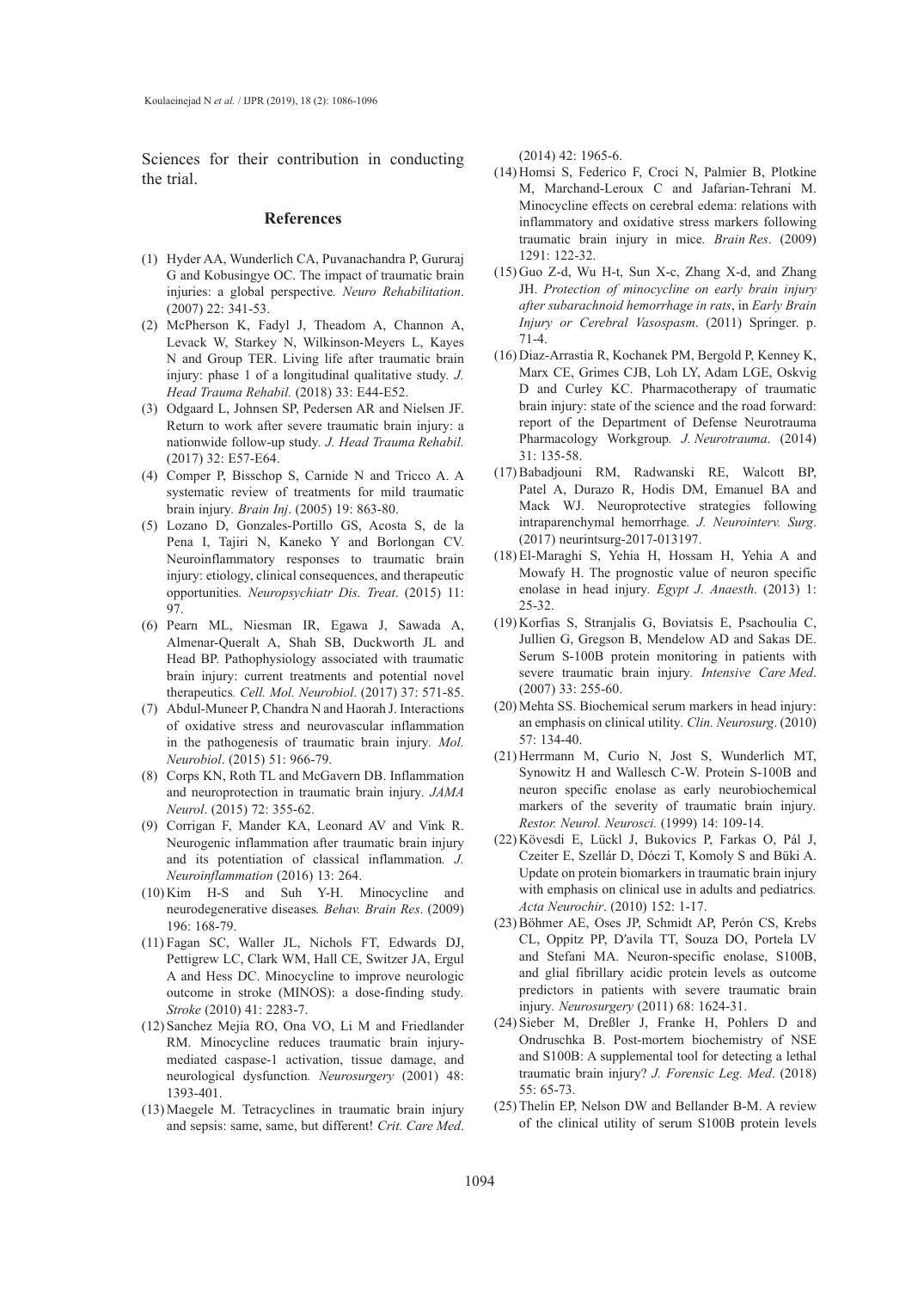in the assessment of traumatic brain injury*. Acta Neurochir*. (2017) 159: 209-25.

- $(26)$  Guidelines for the management of severe traumatic brain injury, 3rd Edition*. J Neurotrauma*. (2007) 24. Available from: http://www.braintrauma.org/ uploads/11/14/Guidelines\_Management\_2007w\_ bookmarks\_2.pdf (Accessed 24, June 2018)).
- (27) Knaus WA, Draper EA, Wagner DP and Zimmerman JE. APACHE II: a severity of disease classification system*. Crit. Care Med.* (1985) 13: 818-29.
- (28) Baker SP, o'Neill B, Haddon Jr W and Long WB. The injury severity score: a method for describing patients with multiple injuries and evaluating emergency care*. J. Trauma Acute Care Surg*. (1974) 14: 187-96.
- (29) Maas AI, Hukkelhoven CW, Marshall LF and Steyerberg EW. Prediction of outcome in traumatic brain injury with computed tomographic characteristics: a comparison between the computed tomographic classification and combinations of computed tomographic predictors*. Neurosurgery* (2005) 57: 1173-82.
- h-NSE ELISA, Available at: http://www.diametra. (30) com/products/details/113/h-nse\_elisa.html (Accessed 18, July 2018).
- (31) Teasdale GM, Pettigrew LE, Wilson JL, Murray G, and JENNETT B. Analyzing outcome of treatment of severe head injury: a review and update on advancing the use of the Glasgow Outcome Scale*. J. Neurotrauma*. (1998) 15: 587-97.
- Moyer MT and Kumar MA, *Traumatic Brain Injury*, (32) in *Neurocritical Care for the Advanced Practice Clinician*. Springer (2018) p. 165-81.
- (33) Joseph B, Khan M and Rhee P. Non-invasive diagnosis and treatment strategies for traumatic brain injury: an update*. J. Neurosci. Res.* (2018) 96: 589-600.
- (34) Royo N, Shimizu S, Schouten J, Stover J and McIntosh T. Pharmacology of traumatic brain injury*. Curr. Opin Pharmacol*. (2003) 3: 27-32.
- (35) Xu L, Fagan SC, Waller JL, Edwards D, Borlongan CV, Zheng J, Hill WD, Feuerstein G and Hess DC. Low dose intravenous minocycline is neuroprotective after middle cerebral artery occlusion-reperfusion in rats*. BMC Neurol*. (2004) 4: 7.
- $(36)$  Cao S, Hua Y, Keep RF, Chaudhary N and Xi G. Minocycline Effects on Intracerebral Hemorrhage-Induced Iron Overload in Aged Rats: Brain Iron Quantification With Magnetic Resonance Imaging*. Stroke*. (2018) 49: 995-1002.
- (37) Zhu S, Stavrovskaya I, Drozda M, Kim B, Ona V, Li M, Sarang S, Liu A and Hartley D. C. Wu du, S. Gullans, RJ Ferrante, S. Przedborski, BS Kristal, RM Friedlander, Minocycline inhibits cytochrome c release and delays progression of amyotrophic lateral sclerosis in mice*. Nature*. (2002) 417: 74-8.
- (38) Jackson-Lewis V, Vila M, Tieu K, Teismann P, Vadseth C, Choi D-K, Ischiropoulos H and Przedborski S. Blockade of microglial activation is neuroprotective in the 1-methyl-4-phenyl-1, 2, 3, 6-tetrahydropyridine mouse model of Parkinson disease*. J. Neurosci*. (2002)

22: 1763-71.

- Wang X, Zhu S, Drozda M, Zhang W, Stavrovskaya IG, (39) Cattaneo E, Ferrante RJ, Kristal BS and Friedlander RM. Minocycline inhibits caspase-independent anddependent mitochondrial cell death pathways in models of Huntington′s disease*. Proc. Natl. Acad Sci*. (2003) 100: 10483-7.
- (40) Brundula V, Rewcastle NB, Metz LM, Bernard CC and Yong VW. Targeting leukocyte MMPs and transmigration: minocycline as a potential therapy for multiple sclerosis*. Brain* (2002) 125: 1297-308.
- Choi Y, Kim H-S, Shin KY, Kim E-M, Kim M, (41) Kim H-S, Park CH, Jeong YH, Yoo J and Lee J-P. Minocycline attenuates neuronal cell death and improves cognitive impairment in Alzheimer′s disease models*. Neuropsychopharmacology* (2007) 32: 2393.
- (42) Stirling DP, Khodarahmi K, Liu J, McPhail LT, McBride CB, Steeves JD, Ramer MS and Tetzlaff W. Minocycline treatment reduces delayed oligodendrocyte death, attenuates axonal dieback, and improves functional outcome after spinal cord injury*. J. Neurosci*. (2004) 24: 2182-90.
- (43) Kovesdi E, Kamnaksh A, Wingo D, Ahmed F, Grunberg NE, Long JB, Kasper CE and Agoston DV. Acute minocycline treatment mitigates the symptoms of mild blast-induced traumatic brain injury*. Front Neurol*. (2012) 3: 111.
- (44) Homsi S, Piaggio T, Croci N, Noble F, Plotkine M, Marchand-Leroux C and Jafarian-Tehrani M. Blockade of acute microglial activation by minocycline promotes neuroprotection and reduces locomotor hyperactivity after closed head injury in mice: a twelve-week followup study*. J. Neurotrauma*. (2010) 27: 911-21.
- (45) Siopi E, Cho AH, Homsi S, Croci N, Plotkine M, Marchand-Leroux C and Jafarian-Tehrani M. Minocycline restores sAPPα levels and reduces the late histopathological consequences of traumatic brain injury in mice*. J. Neurotrauma*. (2011) 28: 2135-43.
- (46) Uckun OM, Alagoz F, Secer M, Karakoyun O, Ocakcioglu A, Yildirim AE, Yımaz F, Sahinoglu M, Divanlioglu D and Dalgic A. Neuroprotective effects of tetracyclines on blunt head trauma: An experimental study on rats*. J. Neurosci. Rural Pract*. (2015) 6: 27.
- Wasserman JK and Schlichter LC. Minocycline (47) protects the blood–brain barrier and reduces edema following intracerebral hemorrhage in the rat*. Exp. Neurol*. (2007) 207: 227-37.
- Wu J, Yang S, Xi G, Fu G, Keep RF and Hua (48) Y. Minocycline reduces intracerebral hemorrhageinduced brain injury*. Neurol. Res.* (2009) 31: 183-8.
- (49) Scott G, Jolly A, Jenkins PO, Lingford-Hughes A, Patel M, Goldstone A, Matthews P and Sharp D, *The Effect of Minocycline on Neuroinflammation After Brain Trauma*. BMJ Publishing Group Ltd. (2016).
- (50) Scott G, Zetterberg H, Jolly A, Cole JH, De Simoni S, Jenkins PO, Feeney C, Owen DR, Lingford-Hughes A and Howes O. Minocycline reduces chronic microglial activation after brain trauma but increases neurodegeneration*. Brain* (2017) 141: 459-71.